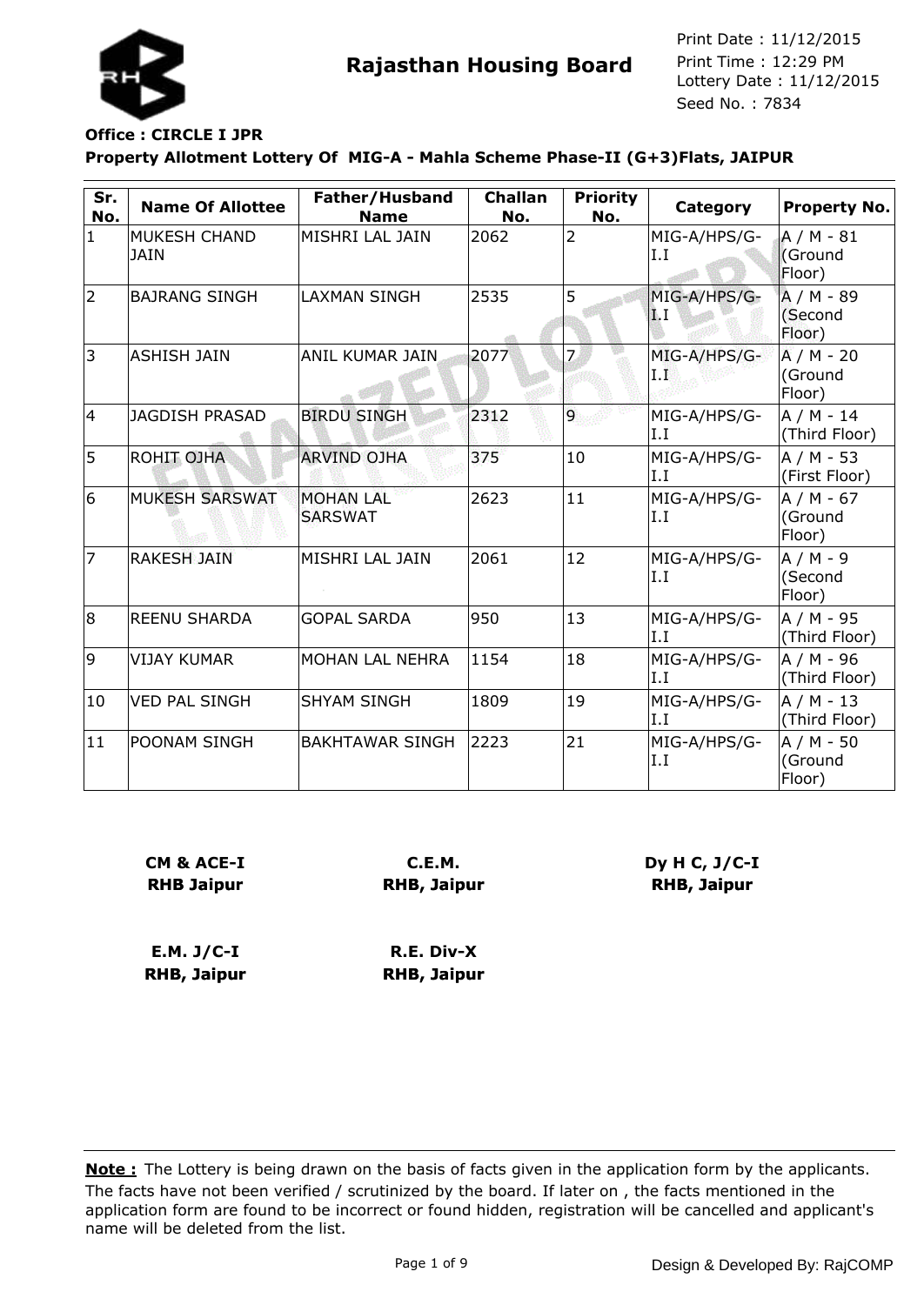

### **Office : CIRCLE I JPR**

**Property Allotment Lottery Of MIG-A - Mahla Scheme Phase-II (G+3)Flats, JAIPUR**

| Sr.<br>No. | <b>Name Of Allottee</b>              | Father/Husband<br><b>Name</b>        | <b>Challan</b><br>No. | <b>Priority</b><br>No.  | Category                | <b>Property No.</b>             |
|------------|--------------------------------------|--------------------------------------|-----------------------|-------------------------|-------------------------|---------------------------------|
| 12         | <b>MANOJ KUMAR</b>                   | <b>LAXMAN SINGH</b>                  | 2681                  | 22                      | MIG-A/HPS/G-<br>I.I     | $A/M - 17$<br>Ground<br>Floor)  |
| 13         | <b>LAKHAN SINGH</b>                  | <b>BAHADUR SINGH</b>                 | 584                   | 25                      | MIG-A/HPS/G-<br>I.I     | $A/M - 82$<br>(Ground<br>Floor) |
| 14         | UMA DEVI OJHA                        | SANJAY KUMAR OJHA 2628               |                       | $\mathbf{1}$            | MIG-A/HPS/G-<br>1. III) | A / M - 26<br>(Second<br>Floor) |
| 15         | MANOJ KUMAR<br><b>KAKKAR</b>         | RAM KARAN KAKKAR                     | 1895                  | $\overline{\mathbf{r}}$ | MIG-A/HPS/G-<br>I.II    | $A/M - 35$<br>(Ground<br>Floor) |
| 16         | <b>PREM KANWAR</b><br><b>PALAWAT</b> | <b>MOHAN SINGH</b><br><b>PALAWAT</b> | 1920                  | 3                       | MIG-A/HPS/G-<br>I.II    | $A/M - 25$<br>(Second<br>Floor) |
| 17         | SEEMA RANI CHOPRA RAVI CHOPRA        |                                      | 2953                  | $\overline{4}$          | MIG-A/HPS/G-<br>I.II    | A / M - 55<br>(First Floor)     |
| 18         | INIRMALA KODWANI                     | YOGESH KUMAR                         | 2143                  | 5                       | MIG-A/HPS/G-<br>II.II   | A / M - 46<br>(Third Floor)     |
| 19         | IMUKESH SHAU                         | <b>MAHADEV PRASAD</b><br><b>SHAU</b> | 2305                  | 6                       | MIG-A/HPS/G-<br>I.II    | $A/M - 42$<br>(Second<br>Floor) |
| 20         | <b>BANE SINGH</b>                    | <b>BHAGWAN SINGH</b>                 | 3011                  | $\mathbf{1}$            | MIG-A/HPS/G-<br>II.I    | $A/M - 45$<br>(Third Floor)     |
| 21         | <b>MARIA JOSEPH</b>                  | <b>INOCENT JOSEPH</b>                | 354                   | $\overline{2}$          | MIG-A/HPS/G-<br>II.I    | A / M - 22<br>(First Floor)     |

| <b>CM &amp; ACE-I</b> | <b>C.E.M.</b>      |
|-----------------------|--------------------|
| <b>RHB Jaipur</b>     | <b>RHB, Jaipur</b> |
|                       |                    |

**E.M. J/C-I RHB, Jaipur R.E. Div-X RHB, Jaipur** **Dy H C, J/C-I RHB, Jaipur**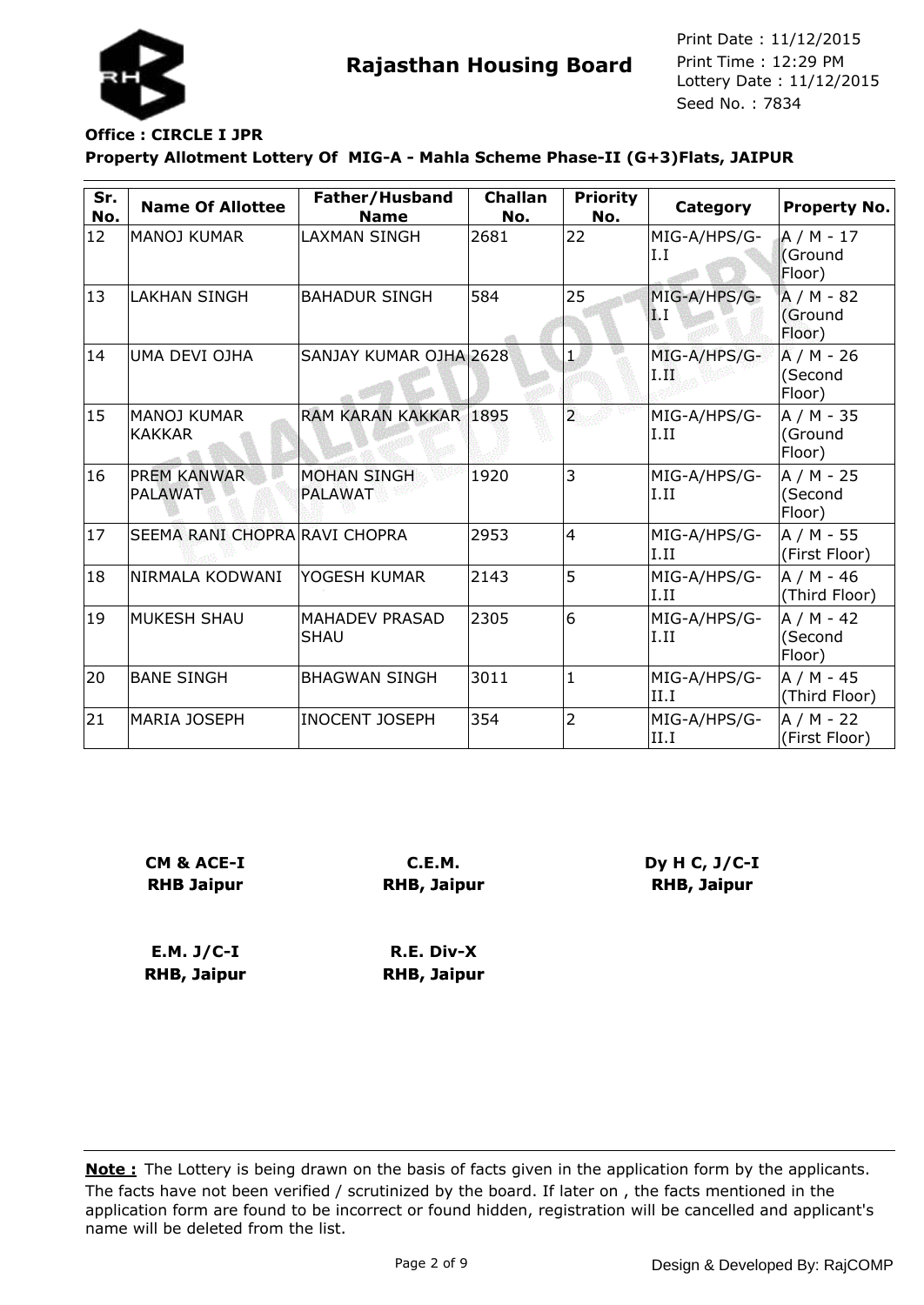

# **Office : CIRCLE I JPR**

**Property Allotment Lottery Of MIG-A - Mahla Scheme Phase-II (G+3)Flats, JAIPUR**

| Sr.<br>No. | <b>Name Of Allottee</b>         | Father/Husband<br><b>Name</b>          | <b>Challan</b><br>No. | <b>Priority</b><br>No. | Category             | <b>Property No.</b>             |
|------------|---------------------------------|----------------------------------------|-----------------------|------------------------|----------------------|---------------------------------|
| 22         | <b>SURESH KUMAR</b><br>MAMNANAI | <b>MOOL CHAND</b><br><b>MAMNANI</b>    | 962                   | 3                      | MIG-A/HPS/G-<br>II.I | $A/M - 90$<br>(Second<br>Floor) |
| 23         | PRINKA SHARMA                   | <b>VIKRAM SHARMA</b>                   | 1971                  | $\overline{4}$         | MIG-A/HPS/G-<br>II Г | A / M - 78<br>(Third Floor)     |
| 24         | <b>SANTOSH MATHUR</b>           | H. D. MATHUR                           | 2598                  | 5                      | MIG-A/HPS/G-<br>ПØ   | $A/M - 75$<br>(Second<br>Floor) |
| 25         | <b>REKHA SINGHI</b>             | RAJ KUMAR SINGHI                       | 1215                  | 6                      | MIG-A/HPS/G-<br>II.I | $A/M - 15$<br>(Third Floor)     |
| 26         | <b>VEENA LALWANI</b>            | <b>ANIL LALWANI</b>                    | 556                   | 7                      | MIG-A/HPS/G-<br>II.I | $A/M - 23$<br>(First Floor)     |
| 27         | <b>RASHI AGRAWAL</b>            | <b>SATISH CHANDR</b><br><b>AGRAWAL</b> | 1752                  | 8                      | MIG-A/HPS/G-<br>II.I | $A/M - 5$<br>(First Floor)      |
| 28         | NEERAJ JAIN                     | <b>SURAJ MAL JAIN</b>                  | 2514                  | 9                      | MIG-A/HPS/G-<br>II.I | $A/M - 18$<br>(Ground<br>Floor) |
| 29         | ANNU                            | <b>HARBHAGWAN</b>                      | 5501                  | 10                     | MIG-A/HPS/G-<br>II.I | $A/M - 61$<br>(Third Floor)     |
| 30         | <b>VANDANA KAPOOR</b>           | <b>ISHWER DASS</b>                     | 1634                  | 11                     | MIG-A/HPS/G-<br>II.I | A / M - 48<br>(Third Floor)     |
| 31         | MUKESH SAINI                    | NATHU RAM SAINI                        | 363                   | 12                     | MIG-A/HPS/G-<br>II.I | A / M - 85<br>(First Floor)     |
| 32         | RAMKARAN SONI                   | RAMGOPAL SONI                          | 2976                  | 13                     | MIG-A/HPS/G-<br>II.I | $A/M - 44$<br>(Second<br>Floor) |
| 33         | <b>SULABH KALRA</b>             | <b>BALDEV KALRA</b>                    | 881                   | 14                     | MIG-A/HPS/G-<br>II.I | $A/M - 47$<br>(Third Floor)     |

| <b>CM &amp; ACE-I</b> | C.E.M.             |  |  |  |
|-----------------------|--------------------|--|--|--|
| <b>RHB Jaipur</b>     | <b>RHB, Jaipur</b> |  |  |  |
| E.M. J/C-I            | R.E. Div-X         |  |  |  |
| RHB, Jaipur           | <b>RHB, Jaipur</b> |  |  |  |

**Dy H C, J/C-I RHB, Jaipur**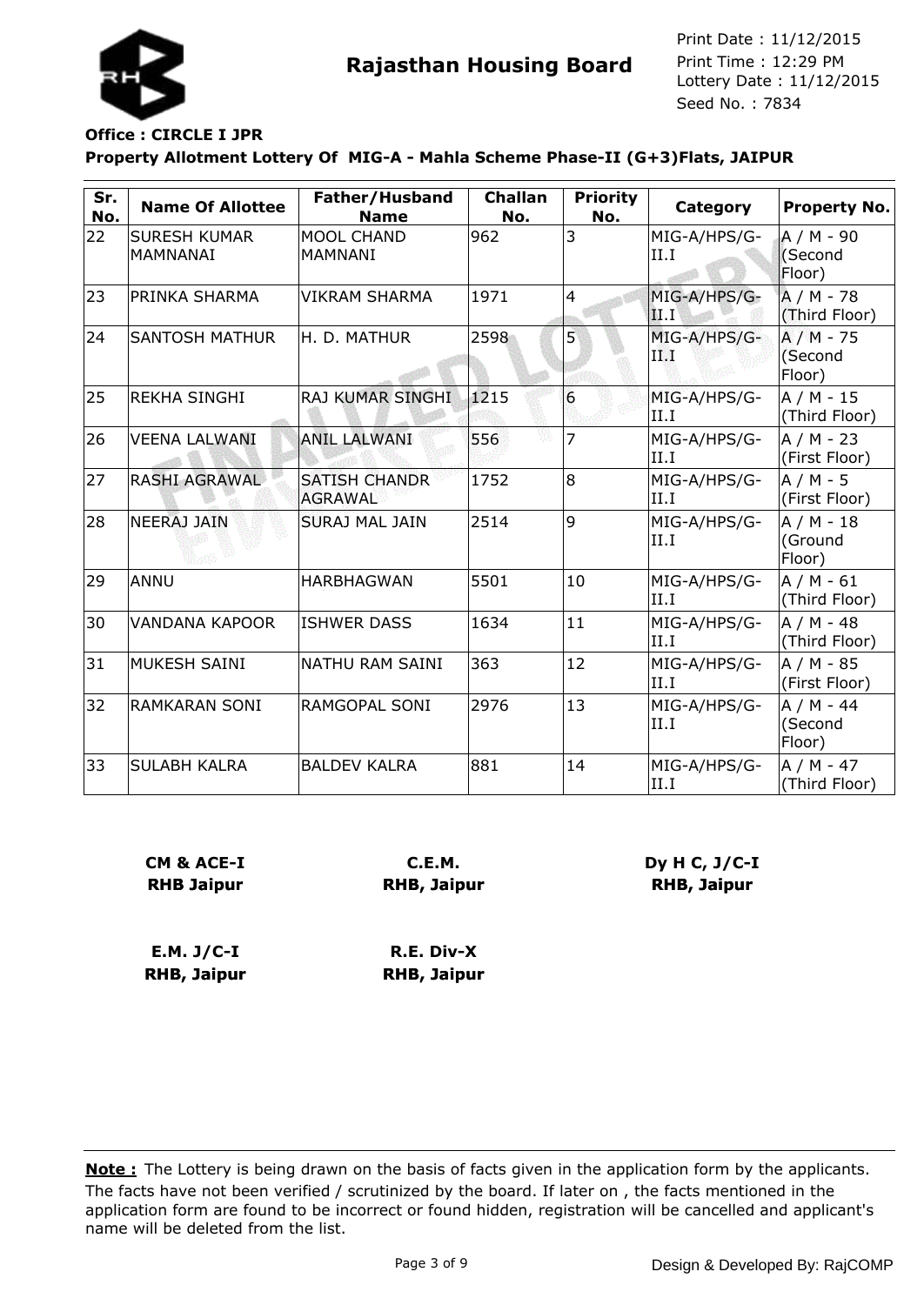

#### **Office : CIRCLE I JPR**

**Property Allotment Lottery Of MIG-A - Mahla Scheme Phase-II (G+3)Flats, JAIPUR**

| Sr.<br>No. | <b>Name Of Allottee</b>                 | Father/Husband<br><b>Name</b>          | <b>Challan</b><br>No. | <b>Priority</b><br>No. | Category              | <b>Property No.</b>             |
|------------|-----------------------------------------|----------------------------------------|-----------------------|------------------------|-----------------------|---------------------------------|
| 34         | RAJENDRA SINGH<br><b>SOLANKI</b>        | <b>MOHAN SINGH</b><br><b>SOLANKI</b>   | 2195                  | 15                     | MIG-A/HPS/G-<br>II.I  | $A/M - 32$<br>(Third Floor)     |
| 35         | <b>RUKMANI</b><br>CHANCHALANI           | <b>KESHAVRAI</b><br>CHANCHALANI        | 5514                  | 16                     | MIG-A/HPS/G-<br>II.I  | $A/M - 77$<br>(Third Floor)     |
| 36         | YOGESH KUMAR<br><b>TOLANI</b>           | <b>KISHAN CHANDER</b><br><b>TOLANI</b> | 2117                  | 17                     | MIG-A/HPS/G-<br>ЩI.   | $A/M - 1$<br>(Ground<br>Floor)  |
| 37         | IPADAM KUMAR<br>BHATIA                  | <b>NARENDRA KUMAR</b><br><b>BHATIA</b> | 97                    | 18                     | MIG-A/HPS/G-<br>9.F T | $A/M - 68$<br>(Ground<br>Floor) |
| 38         | <b>KAMAKSHI SHARMA</b>                  | <b>SURESH SHARMA</b>                   | 724                   | 19                     | MIG-A/HPS/G-<br>II.I  | $A/M - 37$<br>(First Floor)     |
| 39         | <b>CHANDRA PRAKASH</b><br><b>SHARMA</b> | <b>ONKAR NATH</b><br><b>SHARMA</b>     | 2351                  | 20                     | MIG-A/HPS/G-<br>II.I  | $A/M - 51$<br>(Ground<br>Floor) |
| 40         | <b>KARAN</b><br><b>CHANCHALANI</b>      | <b>KESHAVRAI</b><br>CHANCHALANI        | 5509                  | 21                     | MIG-A/HPS/G-<br>II.I  | $A/M - 43$<br>(Second<br>Floor) |
| 41         | <b>AMITABH VIJAY</b>                    | <b>KRISHAN KUMAR</b><br>VIJAY          | 910                   | 22                     | MIG-A/HPS/G-<br>II.I  | A / M - 24<br>(First Floor)     |
| 42         | RAJU LAL SHARMA                         | <b>BAJRANG LAL</b><br><b>SHARMA</b>    | 2282                  | 23                     | MIG-A/HPS/G-<br>II.I  | A / M - 39<br>(First Floor)     |
| 43         | <b>BELA SORAL</b>                       | PRADEEP KUMAR<br><b>SORAL</b>          | 5517                  | 24                     | MIG-A/HPS/G-<br>II.I  | A / M - 64<br>(Third Floor)     |
| 44         | <b>RAKESH KUMAR</b><br><b>GUPTA</b>     | RAGHUVAR DAYAL<br><b>GUPTA</b>         | 1466                  | 25                     | MIG-A/HPS/G-<br>II.I  | $A/M - 29$<br>(Third Floor)     |
| 45         | SONAM PHATANANI                         | <b>RAJ KUMAR</b><br>PHATANANI          | 3048                  | 26                     | MIG-A/HPS/G-<br>II.I  | A / M - 88<br>(First Floor)     |

| CM & ACE-I        | C.E.M.             |
|-------------------|--------------------|
| <b>RHB Jaipur</b> | <b>RHB, Jaipur</b> |
|                   |                    |

**E.M. J/C-I RHB, Jaipur R.E. Div-X RHB, Jaipur** **Dy H C, J/C-I RHB, Jaipur**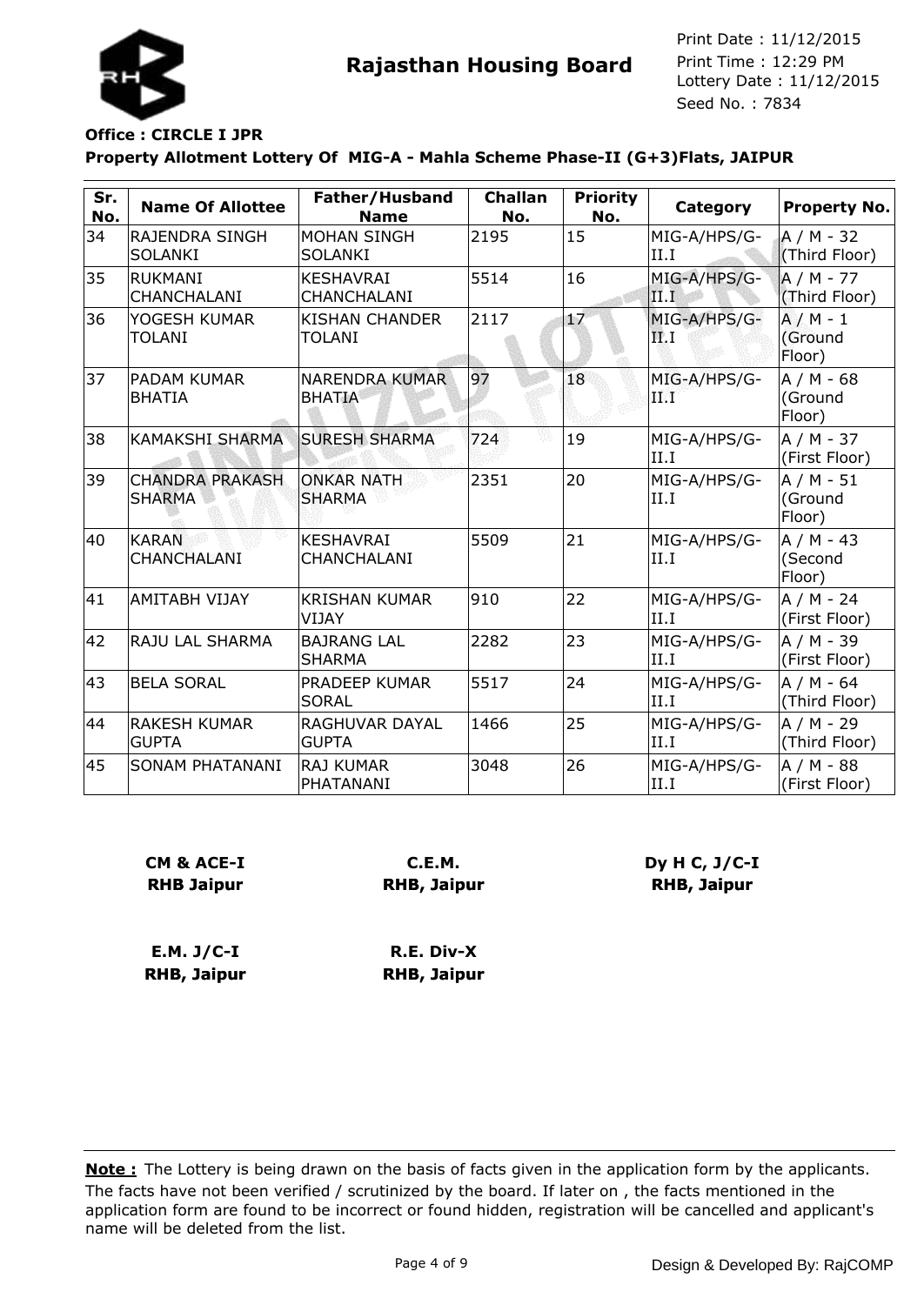

## **Office : CIRCLE I JPR**

**Property Allotment Lottery Of MIG-A - Mahla Scheme Phase-II (G+3)Flats, JAIPUR**

| Sr.<br>No. | <b>Name Of Allottee</b>               | Father/Husband<br><b>Name</b>         | <b>Challan</b><br>No. | <b>Priority</b><br>No. | Category               | <b>Property No.</b>             |
|------------|---------------------------------------|---------------------------------------|-----------------------|------------------------|------------------------|---------------------------------|
| 46         | <b>NISHA SONI</b>                     | <b>GYANESH SONI</b>                   | 1303                  | 27                     | MIG-A/HPS/G-<br>II.I   | $A/M - 27$<br>(Second<br>Floor) |
| 47         | <b>DIVYA SHARMA</b>                   | <b>LOKESH KUMAR</b><br><b>SHARMA</b>  | 326                   | 28                     | MIG-A/HPS/G-<br> II.I' | $A/M - 60$<br>(Second<br>Floor) |
| 48         | lradhika Gupta                        | <b>MAHESH GUPTA</b>                   | 587                   | 29                     | MIG-A/HPS/G-<br>$\Pi$  | $A/M - 71$<br>(First Floor)     |
| 49         | MOHEMMAD RASHID                       | MOHEMMAD NAYEEM 1881                  |                       | 30                     | MIG-A/HPS/G-<br>II.I   | A / M - 38<br>(First Floor)     |
| 50         | <b>BARUN PATAR</b>                    | <b>PANCH KADI PATAR</b>               | 1936                  | 31                     | MIG-A/HPS/G-<br>II.I   | A / M - 16<br>(Third Floor)     |
| 51         | SATVEER KAUSHIK                       | <b>PRAHALAD KAUSHIK</b>               | 3009                  | 32                     | MIG-A/HPS/G-<br>II.I   | $A/M - 31$<br>(Third Floor)     |
| 52         | DEEPA KEVALRAMANI NARENDRA KUMAR      |                                       | 2670                  | 33                     | MIG-A/HPS/G-<br>II.I   | A / M - 30<br>(Third Floor)     |
| 53         | RAKHI CHANDWANI                       | KISHAN CHANDWANI 68                   |                       | 34                     | MIG-A/HPS/G-<br>II.I   | $A/M - 92$<br>(Second<br>Floor) |
| 54         | <b>SWATA SHARMA</b>                   | <b>OM PRAKASH</b><br><b>SHARMA</b>    | 2660                  | 35                     | MIG-A/HPS/G-<br>II.I   | A / M - 70<br>(First Floor)     |
| 55         | <b>RAJENDRA SINGH</b>                 | SULIKHAN SINGH<br><b>CHOUHAN</b>      | 1622                  | 36                     | MIG-A/HPS/G-<br>II.I   | $A/M - 3$<br>(Ground<br>Floor)  |
| 56         | <b>LOKESH KUMAR</b><br><b>AGRAWAL</b> | <b>SURESH CHAND</b><br><b>AGRAWAL</b> | 2876                  | 37                     | MIG-A/HPS/G-<br>II.I   | A / M - 11<br>(Second<br>Floor) |

| CM & ACE-I        | C.E.M.             |
|-------------------|--------------------|
| <b>RHB Jaipur</b> | <b>RHB, Jaipur</b> |
|                   |                    |
|                   |                    |
|                   |                    |

| $E.M. J/C-I$ | R.E. Div-X         |
|--------------|--------------------|
| RHB, Jaipur  | <b>RHB, Jaipur</b> |

**Dy H C, J/C-I RHB, Jaipur**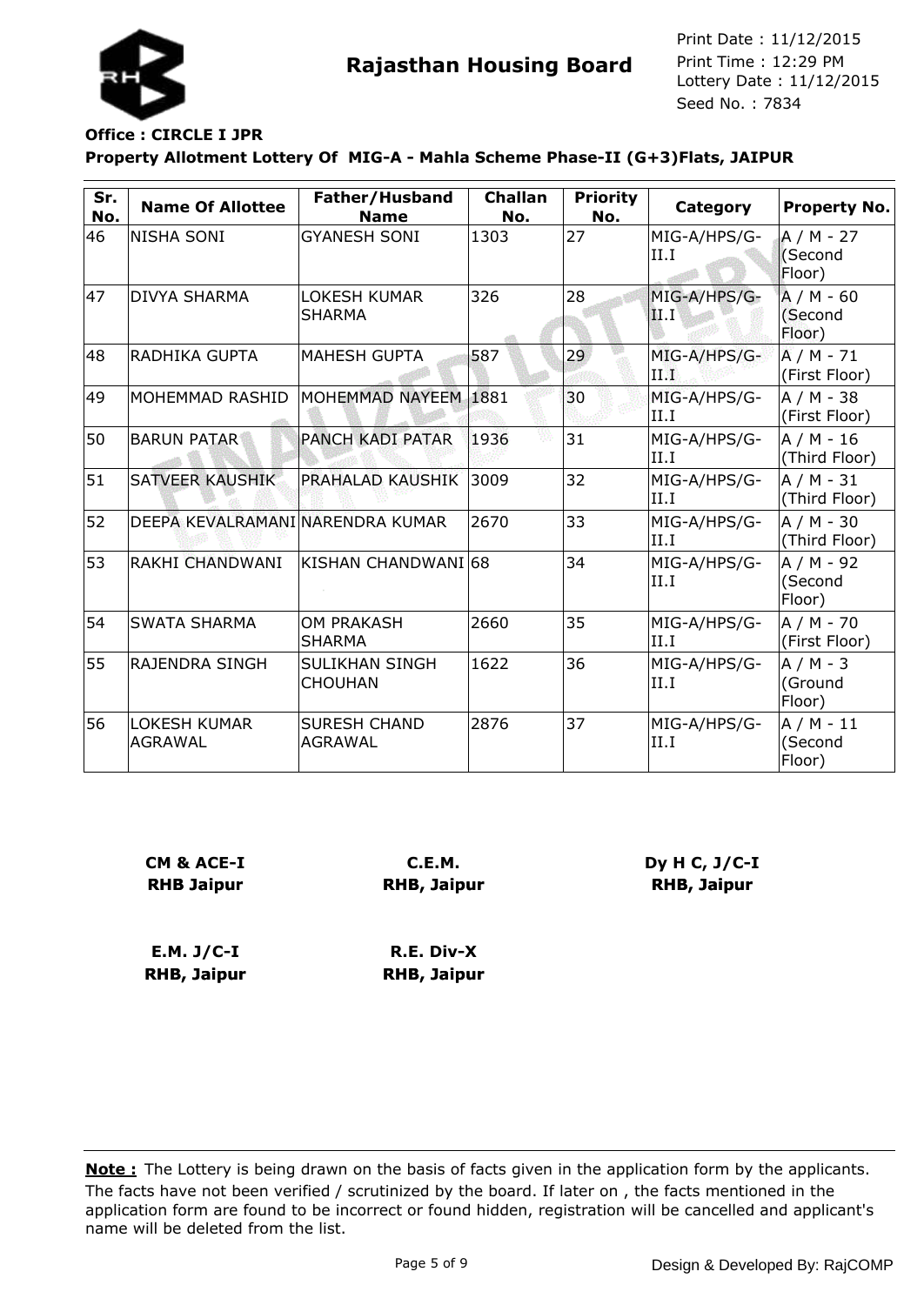

## **Office : CIRCLE I JPR**

**Property Allotment Lottery Of MIG-A - Mahla Scheme Phase-II (G+3)Flats, JAIPUR**

| Sr.<br>No. | <b>Name Of Allottee</b>              | Father/Husband<br><b>Name</b>         | <b>Challan</b><br>No. | <b>Priority</b><br>No. | <b>Category</b>      | <b>Property No.</b>             |
|------------|--------------------------------------|---------------------------------------|-----------------------|------------------------|----------------------|---------------------------------|
| 57         | <b>VIVEK AGRAWAL</b>                 | <b>OM PRAKASH</b><br><b>AGRAWAL</b>   | 1753                  | 39                     | MIG-A/HPS/G-<br>II.I | A / M - 74<br>(Second<br>Floor) |
| 58         | <b>RAHUL SHARMA</b>                  | <b>B. L. SHARMA</b>                   | 823                   | 40                     | MIG-A/HPS/G-<br>ШT   | $A/M - 87$<br>(First Floor)     |
| 59         | <b>SURUCHI JAIN</b>                  | PRADEEP KUMAR<br><b>JAIN</b>          | 898                   | 41                     | MIG-A/HPS/G-<br>TW   | $A/M - 34$<br>(Ground<br>Floor) |
| 60         | YAMINI JAIN                          | <b>PRADEEP KUMAR</b><br><b>JAIN</b>   | 897                   | 42                     | MIG-A/HPS/G-<br>II.I | $A/M - 83$<br>(Ground<br>Floor) |
| 61         | <b>RAMESH KUMAR</b><br><b>KHATRI</b> | <b>RAM CHANDAR JI</b>                 | 1287                  | 44                     | MIG-A/HPS/G-<br>II.I | A / M - 86<br>(First Floor)     |
| 62         | <b>KISHAN LAL AHUJA</b>              | THALU MAL AHUJA                       | 882                   | 46                     | MIG-A/HPS/G-<br>II.I | A / M - 49<br>(Ground<br>Floor) |
| 63         | <b>ASHA HEMANI</b>                   | <b>ISHAWAR DAS</b><br><b>HEMANI</b>   | 706                   | 49                     | MIG-A/HPS/G-<br>II.I | $A/M - 12$<br>(Second<br>Floor) |
| 64         | <b>VINAYAK SHARMA</b>                | <b>AVDHESH KUMAR</b><br><b>SHARMA</b> | 1067                  | 50                     | MIG-A/HPS/G-<br>II.I | $A/M - 28$<br>(Second<br>Floor) |
| 65         | MAMTA JAIN                           | <b>MUKESH JAIN</b>                    | 349                   | 51                     | MIG-A/HPS/G-<br>II.I | $A/M - 59$<br>(Second<br>Floor) |
| 66         | <b>ULLAS TYAGI</b>                   | PRABHAT TYAGI                         | 324                   | 53                     | MIG-A/HPS/G-<br>II.I | $A/M - 94$<br>(Third Floor)     |

| CM & ACE-I        | C.E.M.             |
|-------------------|--------------------|
| <b>RHB Jaipur</b> | <b>RHB, Jaipur</b> |
|                   |                    |

**E.M. J/C-I RHB, Jaipur R.E. Div-X RHB, Jaipur** **Dy H C, J/C-I RHB, Jaipur**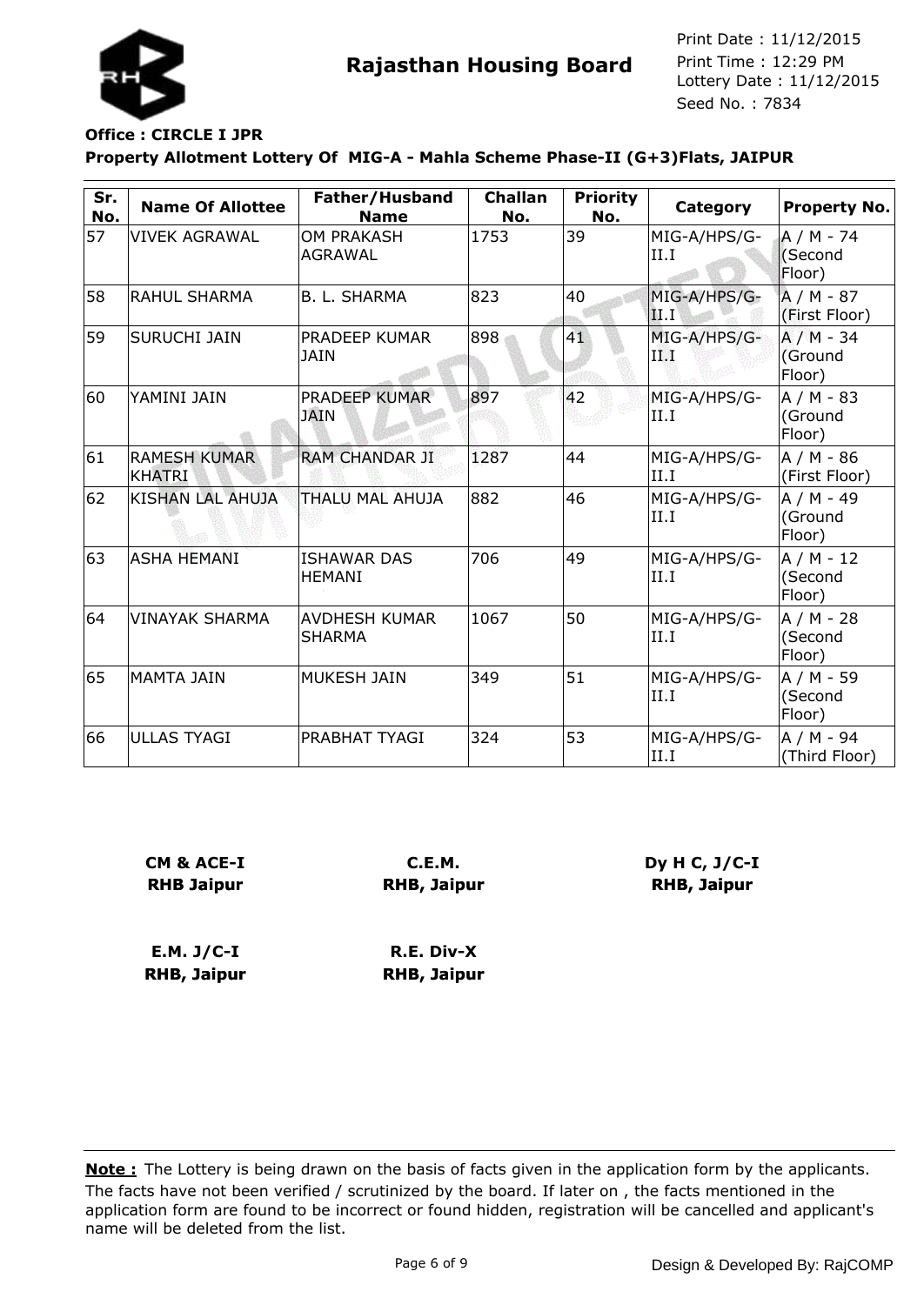

# **Office : CIRCLE I JPR**

**Property Allotment Lottery Of MIG-A - Mahla Scheme Phase-II (G+3)Flats, JAIPUR**

| Sr.<br>No. | <b>Name Of Allottee</b>            | Father/Husband<br><b>Name</b>         | <b>Challan</b><br>No. | <b>Priority</b><br>No. | Category                  | <b>Property No.</b>             |
|------------|------------------------------------|---------------------------------------|-----------------------|------------------------|---------------------------|---------------------------------|
| 67         | <b>DILIP SHARMA</b>                | <b>SHEETAL PRASAD</b>                 | 443                   | 54                     | MIG-A/HPS/G-<br>II.I      | $A/M - 2$<br>Ground<br>Floor)   |
| 68         | <b>MURALI MANOHAR</b>              | <b>BABU LAL</b>                       | 5511                  | 55                     | MIG-A/HPS/G-<br> II.I'    | $A/M - 63$<br>(Third Floor)     |
| 69         | <b>DAMODAR LAL</b><br><b>GUPTA</b> | <b>KEDAR LAL GUPTA</b>                | 2281                  | 57                     | MIG-A/HPS/G-<br>ТW        | $A/M - 10$<br>(Second<br>Floor) |
| 70         | <b>OM PRAKASH</b><br>MEGHVANSHI    | <b>BHOLU RAM</b><br><b>MEGHVANSHI</b> | 857                   | ß.                     | MIG-A/HPS/G-<br><b>IV</b> | $A/M - 62$<br>(Third Floor)     |
| 71         | <b>SUNIL JEDIA</b>                 | <b>OM PRAKASH</b>                     | 2561                  | $\overline{2}$         | MIG-A/HPS/G-<br><b>IV</b> | $A/M - 80$<br>(Third Floor)     |
| 72         | <b>BEERBAL BUNKAR</b>              | <b>RAM LAL BUNKAR</b>                 | 1918                  | 3                      | MIG-A/HPS/G-<br><b>IV</b> | $A/M - 19$<br>(Ground<br>Floor) |
| 73         | <b>GHANSHYAM SINGH</b>             | <b>DHUNDHA RAM</b>                    | 1332                  | $\overline{4}$         | MIG-A/HPS/G-<br>IV        | A / M - 52<br>(Ground<br>Floor) |
| 74         | RAMJI LAL KOLI                     | <b>PANCHYA KOLI</b>                   | 194                   | 5                      | MIG-A/HPS/G-<br>IV        | $A/M - 4$<br>(Ground<br>Floor)  |
| 75         | DEEPAK BADOLIYA                    | <b>BHAG CHAND</b><br><b>BADOLIYA</b>  | 5518                  | 6                      | MIG-A/HPS/G-<br><b>IV</b> | A / M - 21<br>(First Floor)     |
| 76         | SHARDA DEVI                        | NEERAJ KUMAR<br><b>BHATI</b>          | 1283                  | 8                      | MIG-A/HPS/G-<br><b>IV</b> | A / M - 72<br>(First Floor)     |
| 77         | GAGANDEEP PAREWA PRAHALAD PAREWA   |                                       | 1211                  | 9                      | MIG-A/HPS/G-<br><b>IV</b> | A / M - 91<br>(Second<br>Floor) |

| C.E.M.             |
|--------------------|
| <b>RHB, Jaipur</b> |
|                    |

**E.M. J/C-I RHB, Jaipur R.E. Div-X RHB, Jaipur** **Dy H C, J/C-I RHB, Jaipur**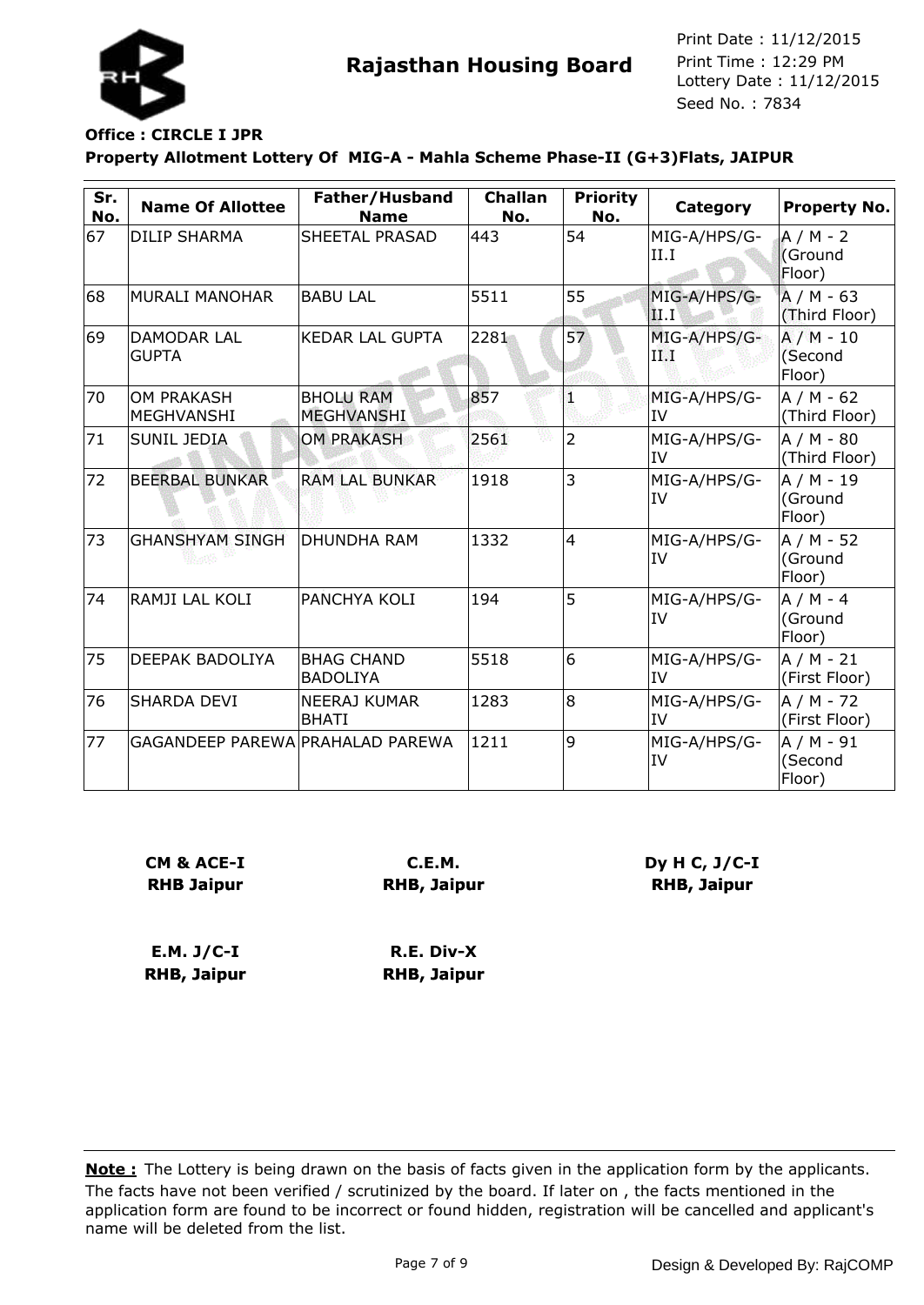

#### **Office : CIRCLE I JPR**

**Property Allotment Lottery Of MIG-A - Mahla Scheme Phase-II (G+3)Flats, JAIPUR**

| Sr.<br>No. | <b>Name Of Allottee</b>                  | Father/Husband<br><b>Name</b>        | <b>Challan</b><br>No. | <b>Priority</b><br>No. | <b>Category</b>                 | <b>Property No.</b>             |
|------------|------------------------------------------|--------------------------------------|-----------------------|------------------------|---------------------------------|---------------------------------|
| 78         | <b>BHANWAR LAL</b>                       | <b>KANHAYA LAL</b>                   | 1282                  | 10                     | MIG-A/HPS/G-<br>IV              | A / M - 79<br>(Third Floor)     |
| 79         | MOHIT PARSOYA                            | <b>PRAHLAD PARSOYA</b>               | 2158                  | 11                     | MIG-A/HPS/G-<br>IV              | $A/M - 93$<br>(Third Floor)     |
| 80         | <b>SURENDRA KUMAR</b><br><b>BANSIWAL</b> | <b>KISHAN LAL</b><br><b>BANSIWAL</b> | 5504                  | $12^{\circ}$           | MIG-A/HPS/G-<br><b>IV</b>       | $A/M - 69$<br>(First Floor)     |
| 81         | RAMRATAN                                 | <b>BADRI LAL</b>                     | 839                   | 13 <sup>7</sup>        | MIG-A/HPS/G-<br>IV.             | $A/M - 84$<br>(Ground<br>Floor) |
| 82         | <b>NARESH BAIRWA</b>                     | <b>SANTRAM</b>                       | 1549                  | 14                     | MIG-A/HPS/G-<br>IV              | A / M - 54<br>(First Floor)     |
| 83         | <b>SUMANLATA</b>                         | <b>NATHU RAM</b>                     | 2751                  | 15                     | MIG-A/HPS/G-<br>IV              | A / M - 6<br>(First Floor)      |
| 84         | <b>RAJKUMAR SONIWAL</b>                  | <b>BHANWAR LAL</b><br><b>SONIWAL</b> | 2157                  | 16                     | MIG-A/HPS/G-<br>IV              | A / M - 66<br>(Ground<br>Floor) |
| 85         | <b>JAIPAL</b>                            | <b>INDRA MAL</b>                     | 3039                  | 17                     | MIG-A/HPS/G-<br>IV              | $A/M - 57$<br>(Second<br>Floor) |
| 86         | PUSKAR DATT.<br>SHARMA                   | THANESHWER DATT, 85<br>SHARMA        |                       | $\mathbf{1}$           | MIG-A/HPS/G-<br>IX.III          | A / M - 33<br>(Ground<br>Floor) |
| 87         | <b>LAXMI NARAYAN</b>                     | <b>GHASI RAM</b>                     | 1470                  | $\mathbf{1}$           | MIG-A/HPS/G-V $\vert$ A / M - 7 | (First Floor)                   |
| 88         | MAHIPAL SINGH                            | <b>ASHA RAM</b>                      | 2643                  | $\mathbf{1}$           | MIG-A/HPS/G-<br>VIII            | A / M - 65<br>(Ground<br>Floor) |

| CM & ACE-I        | C.E.M.             |  |  |
|-------------------|--------------------|--|--|
| <b>RHB Jaipur</b> | <b>RHB, Jaipur</b> |  |  |
|                   |                    |  |  |
|                   |                    |  |  |
| E.M. J/C-I        | $R.E. Div-X$       |  |  |

**E.M. J/C-I RHB, Jaipur R.E. Div-X RHB, Jaipur**

The facts have not been verified / scrutinized by the board. If later on , the facts mentioned in the application form are found to be incorrect or found hidden, registration will be cancelled and applicant's name will be deleted from the list. **Note :** The Lottery is being drawn on the basis of facts given in the application form by the applicants.

**Dy H C, J/C-I RHB, Jaipur**